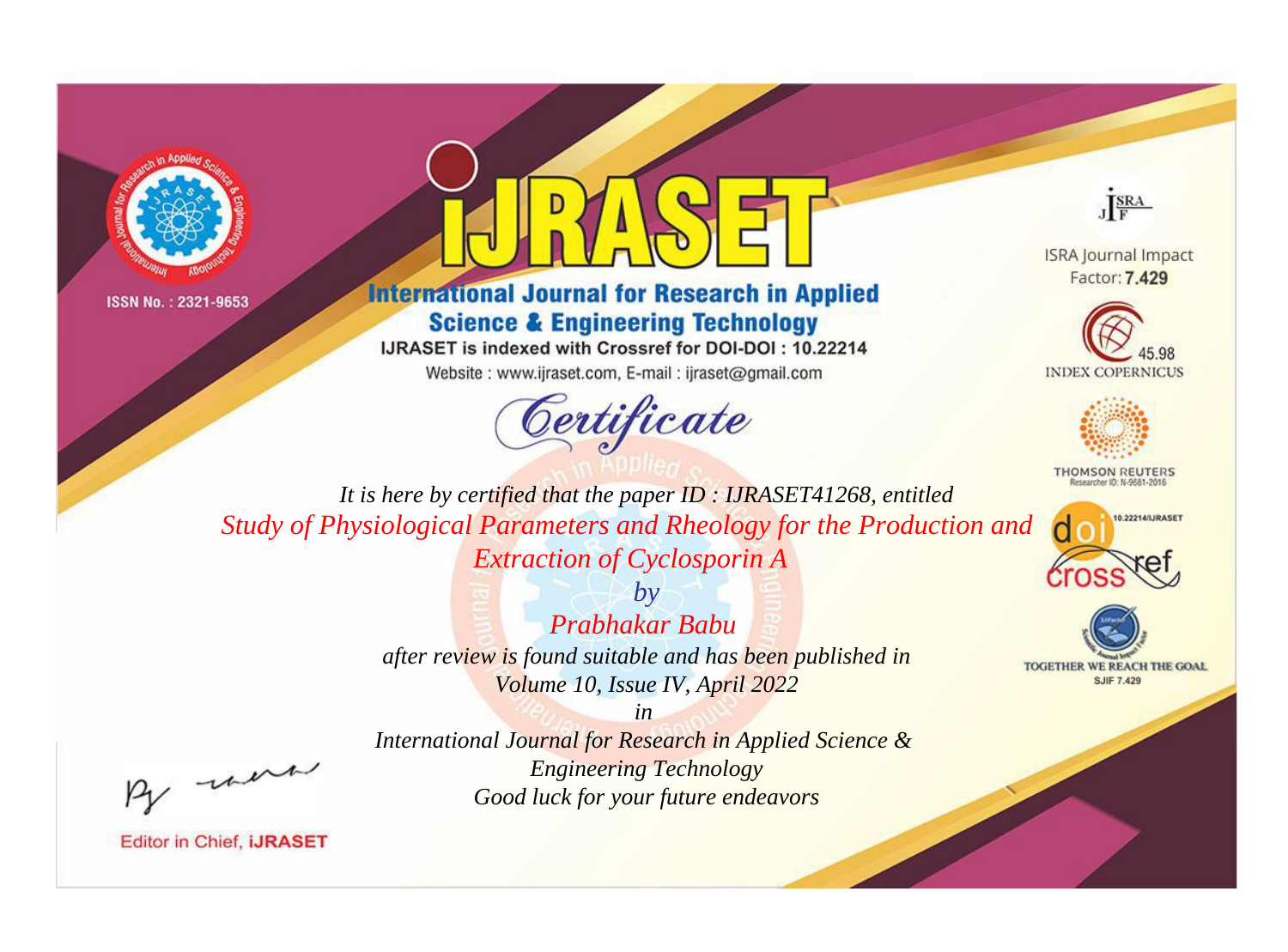



# **International Journal for Research in Applied Science & Engineering Technology**

IJRASET is indexed with Crossref for DOI-DOI: 10.22214

Website: www.ijraset.com, E-mail: ijraset@gmail.com





**ISRA Journal Impact** Factor: 7.429





**THOMSON REUTERS** 



TOGETHER WE REACH THE GOAL **SJIF 7.429** 

*It is here by certified that the paper ID : IJRASET41268, entitled Study of Physiological Parameters and Rheology for the Production and Extraction of Cyclosporin A*

> *by Yogesh Patel after review is found suitable and has been published in Volume 10, Issue IV, April 2022*

, un

*International Journal for Research in Applied Science & Engineering Technology Good luck for your future endeavors*

*in*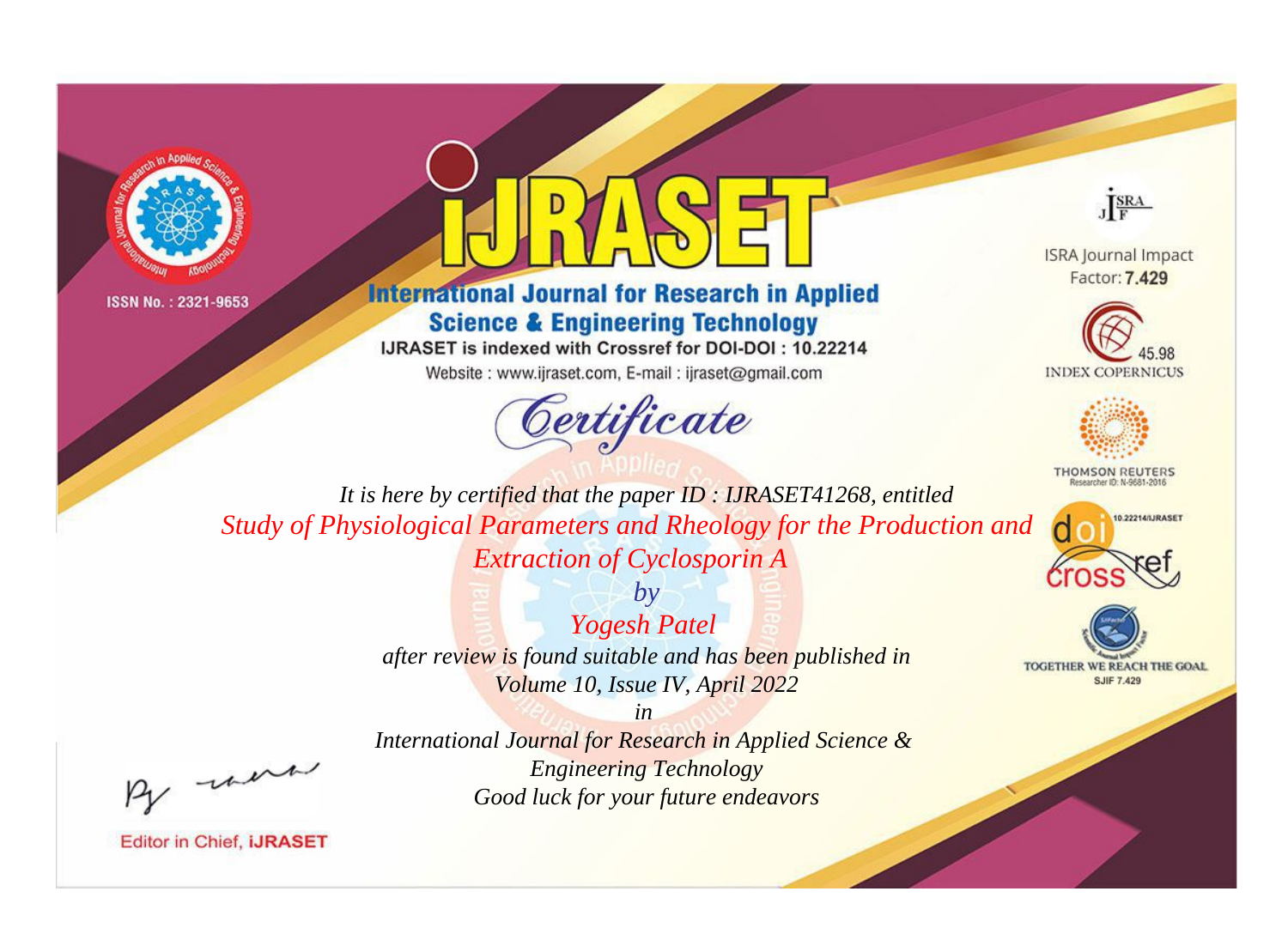



# **International Journal for Research in Applied Science & Engineering Technology**

IJRASET is indexed with Crossref for DOI-DOI: 10.22214

Website: www.ijraset.com, E-mail: ijraset@gmail.com



JERA

**ISRA Journal Impact** Factor: 7.429





**THOMSON REUTERS** 



TOGETHER WE REACH THE GOAL **SJIF 7.429** 

It is here by certified that the paper ID: IJRASET41268, entitled Study of Physiological Parameters and Rheology for the Production and **Extraction of Cyclosporin A** 

> $b\nu$ **Subhashis Pany** after review is found suitable and has been published in Volume 10, Issue IV, April 2022

were

International Journal for Research in Applied Science & **Engineering Technology** Good luck for your future endeavors

 $in$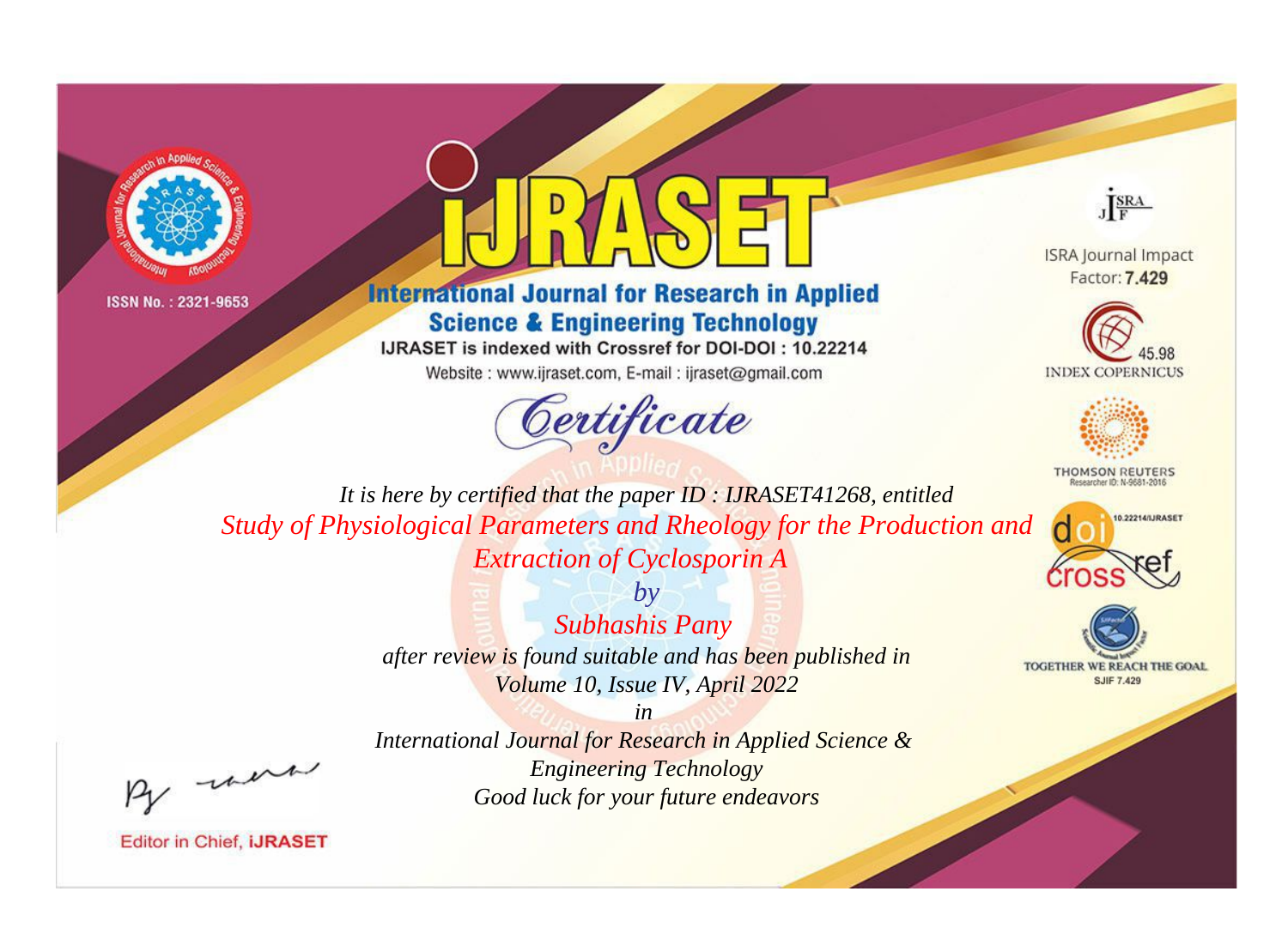



# **International Journal for Research in Applied Science & Engineering Technology**

IJRASET is indexed with Crossref for DOI-DOI: 10.22214

Website: www.ijraset.com, E-mail: ijraset@gmail.com





**ISRA Journal Impact** Factor: 7,429





**THOMSON REUTERS** 



TOGETHER WE REACH THE GOAL **SJIF 7.429** 

It is here by certified that the paper ID: IJRASET41268, entitled Study of Physiological Parameters and Rheology for the Production and **Extraction of Cyclosporin A** 

> $b\nu$ **Ilma Majeed** after review is found suitable and has been published in Volume 10, Issue IV, April 2022

> > $in$

were

International Journal for Research in Applied Science & **Engineering Technology** Good luck for your future endeavors